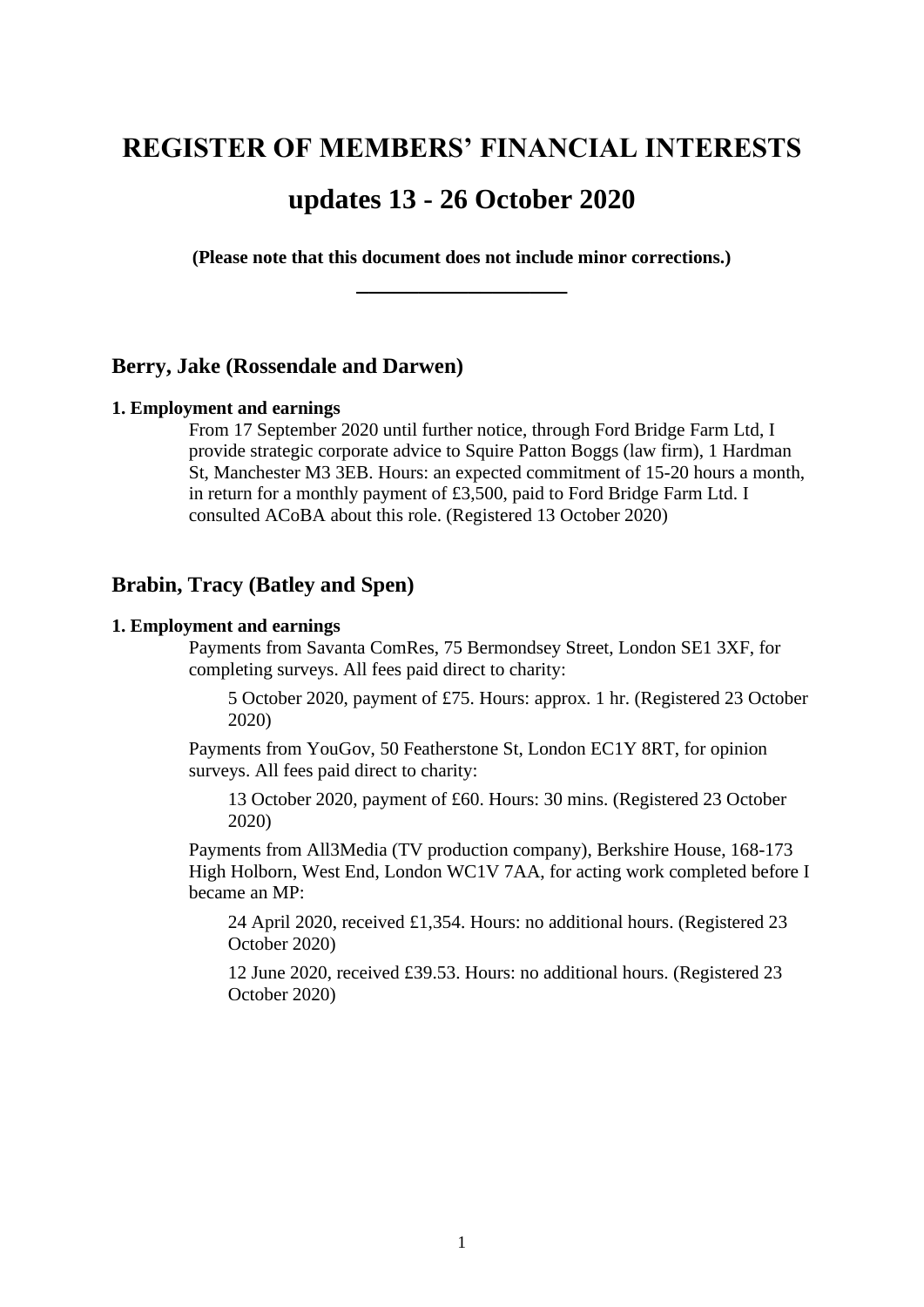### **Brady, Sir Graham (Altrincham and Sale West)**

#### **1. Employment and earnings**

Payments from Primary Access and Research, 14 Old Queen Street, London SW1H 9HP:

8 October 2020, received £500 for an interview on 7 October 2020. Hours: 2 hrs. (Registered 13 October 2020)

Payments from Associated Newspapers Limited, Northcliffe House, 2 Derry Street, London W8 5TT:

13 October 2020, received £1,000 for an article published on 4 October 2020. Hours: 2.5 hrs. (Registered 16 October 2020)

### **Bridgen, Andrew (North West Leicestershire)**

#### **1. Employment and earnings**

16 October 2020, received £250 from Open Dialogus Ltd, 14 London Street, Andover SP11 6UA, for writing two articles. Hours: 2 hrs. (Registered 23 October 2020)

# **Campbell, Mr Gregory (East Londonderry)**

#### **1. Employment and earnings**

Payments from ComRes, Four Millbank London SW1P 3JA, for opinion surveys. All fees paid direct to East Londonderry DUP:

20 May 2020, payment of £75 for a survey in January 2020. Hours: 25 mins. (Registered 23 October 2020)

20 May 2020, payment of £75 for a survey in February 2020. Hours: 25 mins. (Registered 23 October 2020)

9 June 2020, payment of £75 for a survey in April 2020. Hours: 25 mins. (Registered 23 October 2020)

5 August 2020, payment of £75 for a survey in May 2020. Hours: 25 mins. (Registered 23 October 2020)

26 September, payment of £75 for a survey in June 2020. Hours: 25 mins. (Registered 23 October 2020)

# **Caulfield, Maria (Lewes)**

#### **1. Employment and earnings**

Registered nurse at Royal Marsden Hospital, Fulham Road, London SW1 6JJ:

25 September 2020, received £147.32. Hours: 12 hrs. (Registered 19 October 2020)

16 October 2020, received £147.32. Hours: 12 hrs. (Registered 19 October 2020)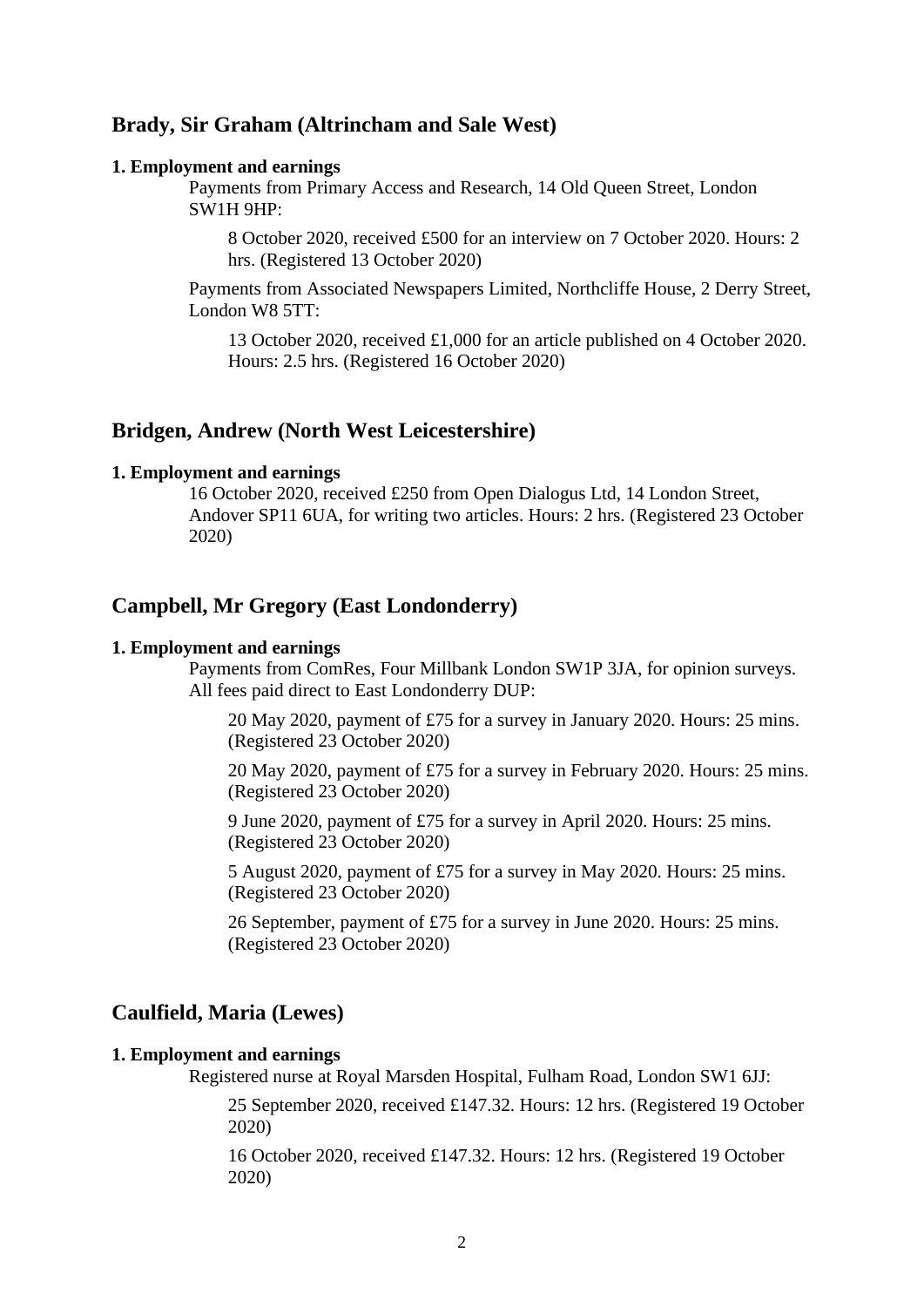# **Collins, Damian (Folkestone and Hythe)**

#### **1. Employment and earnings**

25 September 2020, received £550 from Mace Media Ltd, Unit 3 & 4 Croxted Mews, 286/288 Croxted Road, London SE24 9DA, for two articles for The Mace magazine. Hours: approx. 3 hrs. (Registered 20 October 2020)

# **Cox, Mr Geoffrey (Torridge and West Devon)**

### **1. Employment and earnings**

From 28 September 2020 until further notice, Consultant Global Counsel (international legal services) to Withers LLP, 20 Old Bailey, London EC4M 7AN. I will receive £468,000 plus VAT annually, to be paid quarterly, in return for an expected commitment of up to 48 hours a month. (Registered 19 October 2020)

# **Coyle, Neil (Bermondsey and Old Southwark)**

### **1. Employment and earnings**

Payments from Ipsos MORI, 3 Thomas More Street, London E1W 1YW, for surveys:

16 September 2020, received £250. Hours: 1 hr 30 mins. (Registered 19 October 2020)

# **Davies-Jones, Alex (Pontypridd)**

#### **1. Employment and earnings**

Payments from YouGov, 50 Featherstone Street, London EC1Y 8RT, for opinion surveys:

13 October 2020, payment of £60. Hours: 30 mins. Fee paid direct to my constituency party. (Registered 13 October 2020)

# **Docherty, Leo (Aldershot)**

**6. Land and property portfolio: (i) value over £100,000 and/or (ii) giving rental income of over £10,000 a year**

> From 16 August 2019 until 17 August 2020, a cottage in Oxfordshire owned jointly with my wife: (i) and (ii). (Registered 04 September 2019; updated 16 October 2020)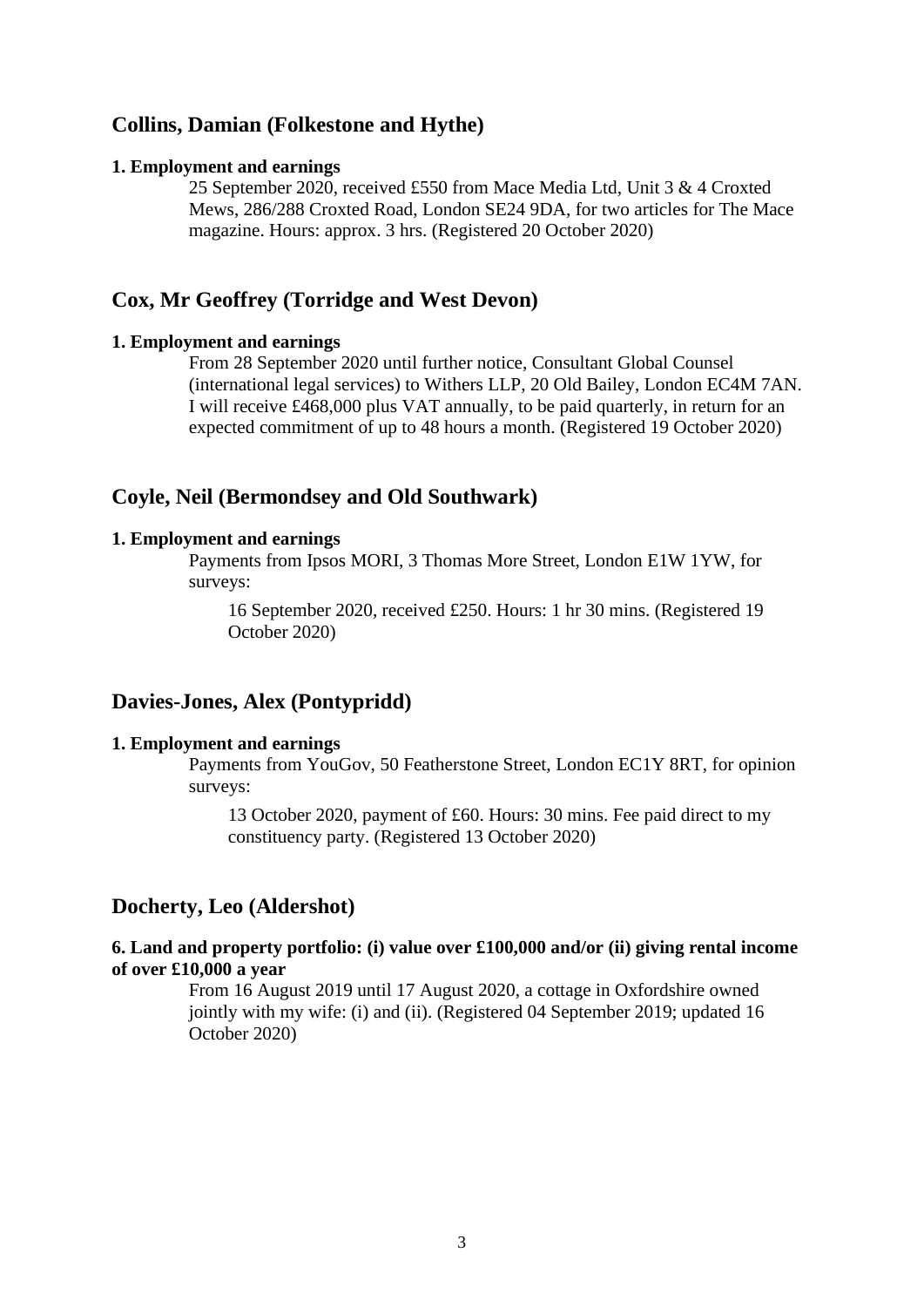# **Duncan Smith, Sir Iain (Chingford and Woodford Green)**

#### **1. Employment and earnings**

5 October 2020, received £300 from the Daily Express, the Northern & Shell Building, 10 Lower Thames Street, London EC3R 6EN, for an article published in the Sunday Express on 9 August 2020. Hours: 4 hrs. (Registered 15 October 2020)

# **Evans, Chris (Islwyn)**

#### **1. Employment and earnings**

15 September 2020, payment of £250 from Ipsos MORI, 3 Thomas More Square, London E1W 1YW, for a survey on 20 August 2020. Hours: approx. 1 hr. Fee paid direct to charity. (Registered 21 October 2020)

29 September 2020, received a further advance for a book of £4,400 from Bloomsbury Publishing, 50 Bedford Square, London WC1B 3DP, via David Luxton Associates 23 Hillcourt Avenue, London N12 8EY. Hours: approx. 50 hours. (Registered 23 October 2020)

#### **7. (i) Shareholdings: over 15% of issued share capital**

From 8 October 2020, Start Sports Management Limited; a sports management and events company. (Registered 23 October 2020)

# **Freeman, George (Mid Norfolk)**

#### **2. (b) Any other support not included in Category 2(a)**

Name of donor: Aerosol Shield Ltd Address of donor: The Bizzinn, Birmingham Research Park, 97 Vincent Drive, Birmingham B15 2SQ Amount of donation or nature and value if donation in kind: £5,000 Date received: 1 June 2020 Date accepted: 1 June 2020 Donor status: company, registration 12294740 (Registered 15 October 2020)

Name of donor: The Big Tent Ideas Festival Address of donor: c/o The Raingods Ltd, 76 Vincent Square, London SW1P 2PD Amount of donation or nature and value if donation in kind: £5,000 Date received: 1 August 2020 Date accepted: 1 August 2020 Donor status: company, registration 11465260 (Registered 15 October 2020)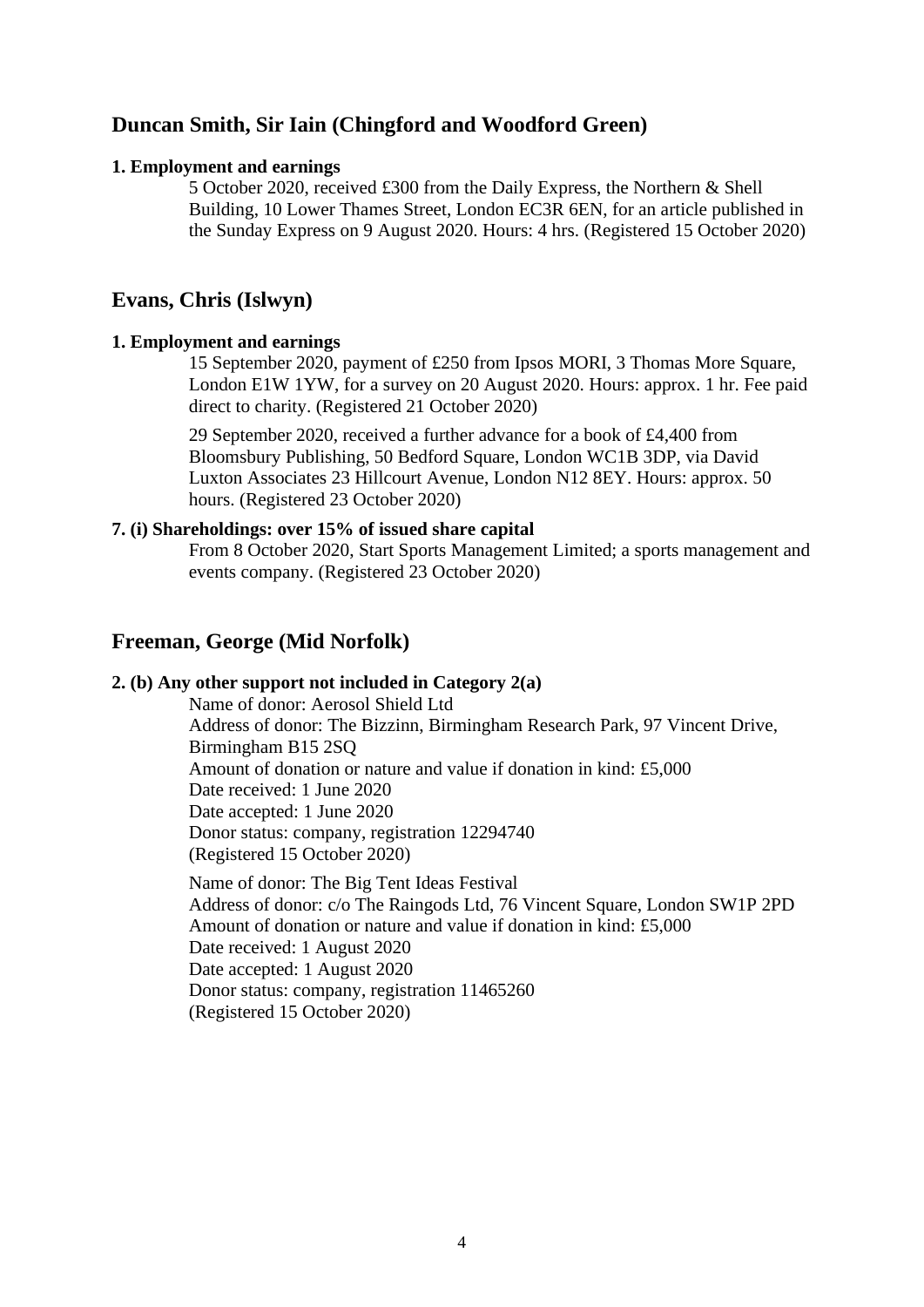### **Garnier, Mark (Wyre Forest)**

#### **1. Employment and earnings**

From 1 October 2020 until further notice, Chair of the Advisory Board of the Shetland Space Centre, Moray Park, Seaford Avenue, Grantown-on-Spey PH26 3JF. I receive £2,500 a month. In addition, I may receive share options, terms to be decided. Hours: expected to be approx. 10 hrs per month. (Registered 26 October 2020)

### **Gideon, Jo (Stoke-on-Trent Central)**

### **2. (a) Support linked to an MP but received by a local party organisation or indirectly via a central party organisation**

Name of donor: Carlton Club Political Committee Address of donor: 69 St James's St, London SW1A 1PJ Amount of donation or nature and value if donation in kind: £2,500 Donor status: company, registration 00573221 (Registered 16 October 2020)

### **Gray, Neil (Airdrie and Shotts)**

#### **1. Employment and earnings**

Payments from YouGov plc, 50 Featherstone St, London EC1Y 8RT, for opinion surveys:

Payment of £60 expected for a survey completed on 17 October 2020. Hours: 25 mins. (Registered 19 October 2020)

### **Halfon, Robert (Harlow)**

#### **1. Employment and earnings**

14 September 2020, received £125 from The Catholic Herald, Herald House, 15 Lamb's Passage, Bunhill Row, London, EC1Y 8TQ, for an article. Hours: 4 hrs. (Registered 21 October 2020)

### **Hunt, Jeremy (South West Surrey)**

### **2. (b) Any other support not included in Category 2(a)**

Name of donor: Aquind Ltd Address of donor: OGN House, Hadrian Way, Wallsend NE28 6HL Amount of donation or nature and value if donation in kind: £15,000 Date received: 20 October 2020 Date accepted: 20 October 2020 Donor status: company, registration 06681477 (Registered 21 October 2020)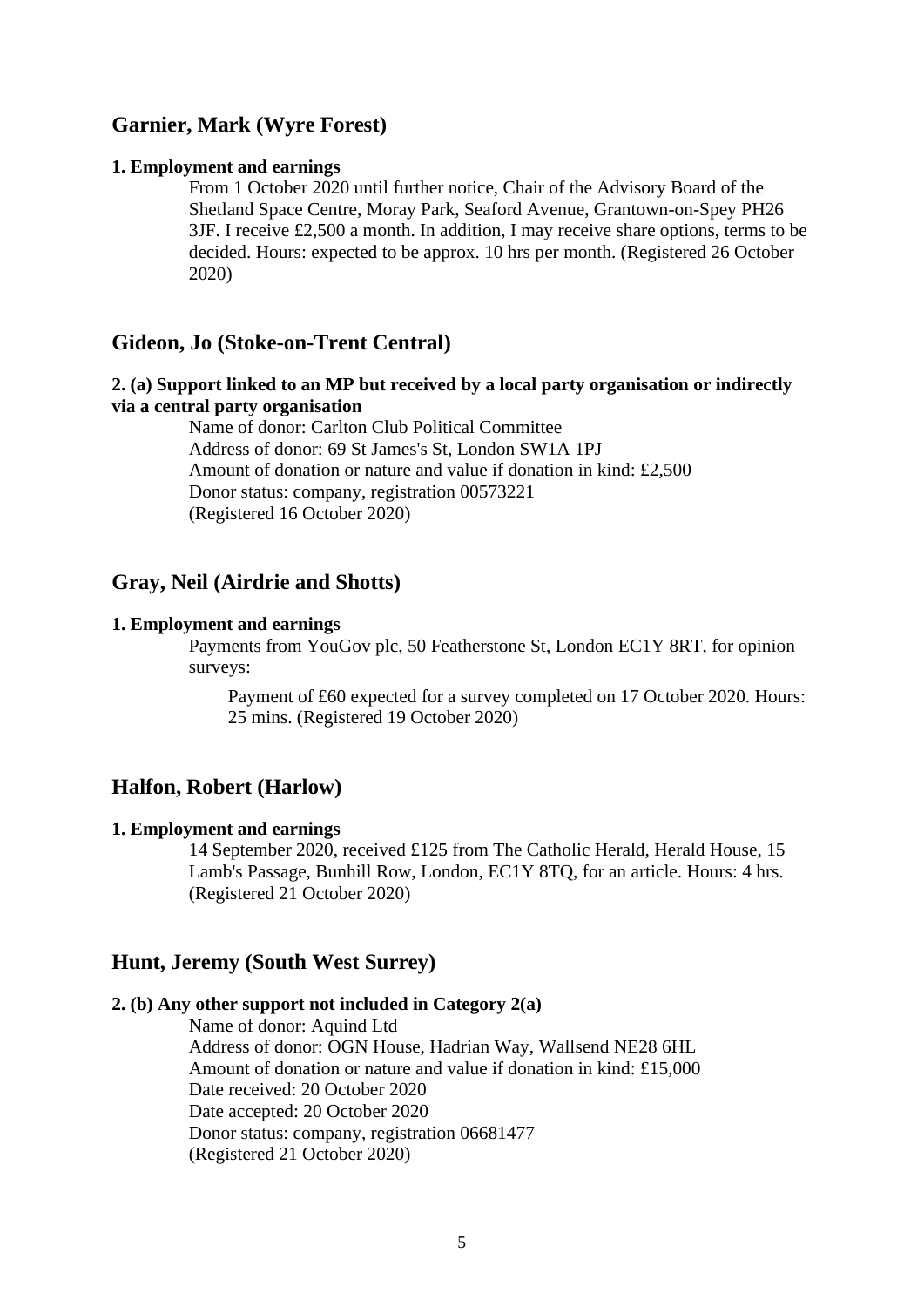# **Jenkin, Sir Bernard (Harwich and North Essex)**

#### **1. Employment and earnings**

Payments from Aros Corporation Limited, 112 Eversleigh Road, London SW11 5XB, (formerly Envoy Media, 11 Grosvenor Crescent, London SW1X 7EE), for regular column in Diplomat Magazine. Two hours work per month:

Payment of £325 expected for an article written on 19 October 2020. Hours: 2 hrs. (Registered 20 October 2020)

# **Johnson, Boris (Uxbridge and South Ruislip)**

### **1. Employment and earnings**

Payments from Hodder and Stoughton UK, Carmelite House, 50 Victoria Embankment, London EC4Y 0DZ, via United Agents, 12-26 Lexington St, London W1F 0LE:

30 September 2020, received £6,000.57 for royalties on book already written. Hours: no additional hours. (Registered 14 October 2020)

### **Keeley, Barbara (Worsley and Eccles South)**

#### **1. Employment and earnings**

Fees from Savanta ComRes, 3 Melville Street, Edinburgh EH3 7PE, for responding to opinion research:

10 October 2020, fee of £75 donated to my local party. Hours: 45 mins. (Registered 23 October 2020)

### **Knight, Julian (Solihull)**

#### **1. Employment and earnings**

Payments from Ipsos MORI, 3 Thomas More Square, London E1W 1YW, for completing surveys:

17 September 2020, received £250. Hours: 1 hr. (Registered 14 October 2020)

Payments from John Wiley & Sons Ltd, The Atrium, Southern Gate, Chichester PO19 8SQ, as royalties for books published before I was elected:

24 September 2020, received £1,185. Hours: no additional hours. (Registered 14 October 2020)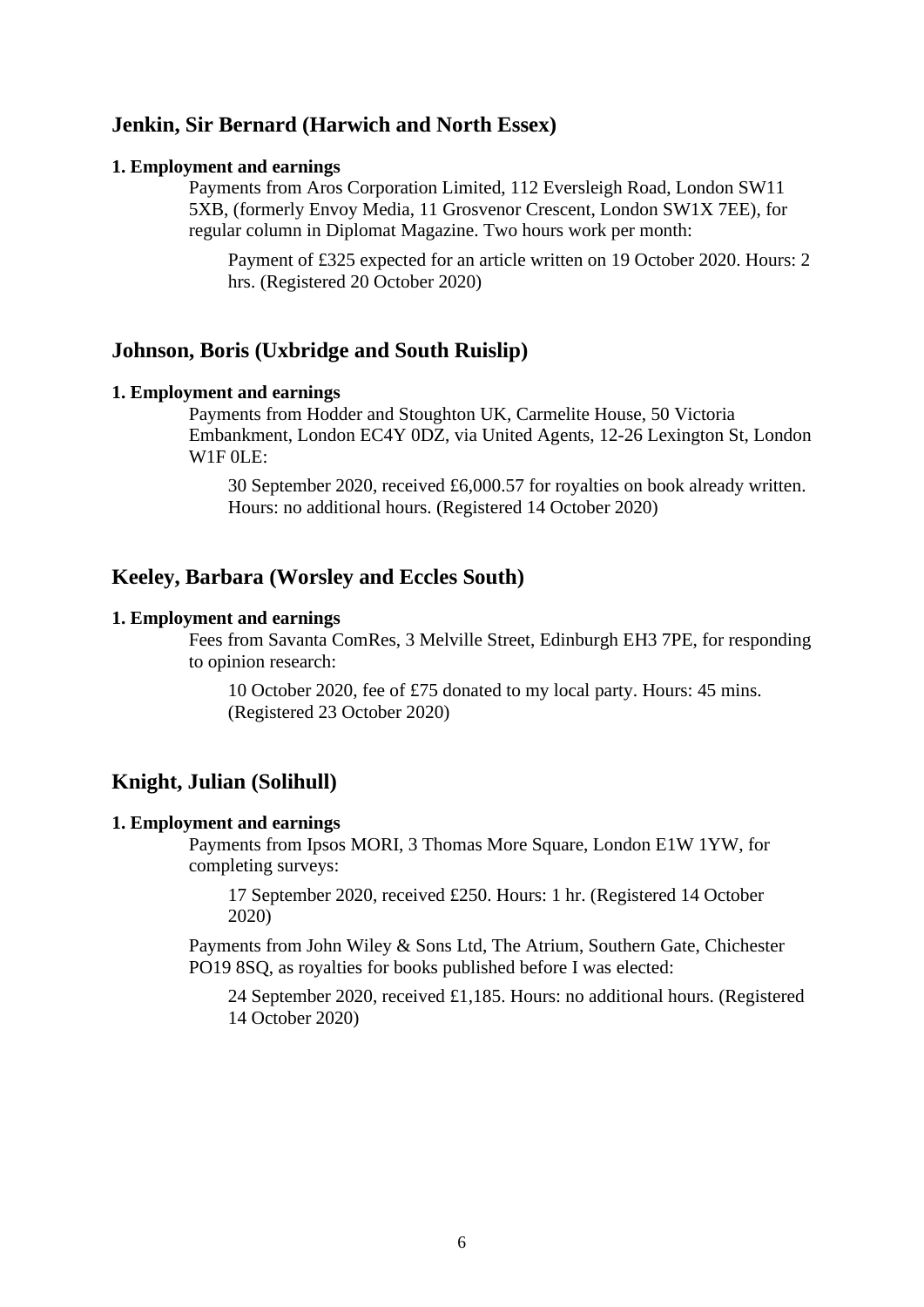# **Loughton, Tim (East Worthing and Shoreham)**

#### **1. Employment and earnings**

15 October 2020, received £250 from Express Newspapers, Reach PLC, 1 Canada Square, Canary Wharf, London E14 5AB, for an article published in the Daily Express on 4 August 2020. Hours: 2 hrs. (Registered 26 October 2020)

# **Lucas, Caroline (Brighton, Pavilion)**

### **1. Employment and earnings**

5 October 2020, received £200 from BBC Any Questions, 1 Portland Place, London W1A 1AA, for appearance as a panellist on Any Questions?. Hours: approx. 10 hrs. (Registered 16 October 2020)

Payment of £2,000 expected from Selfridges Project Earth, 400 Oxford Street W1A 1AB, via How to Academy, 11 Aldridge Road Villas, London W11 1BL (an event technology service), for appearance as a panellist at a web based public event on 13 October 2020. Hours: approx. 5 hrs. (Registered 16 October 2020)

Payment of £400 expected from Town and Country Planning Association, 17 Carlton House Terrace, St. James's, London SW1Y 5AS, a charity campaigning for reform of the planning system, for speech to webinar on 15 October 2020. Hours: approx. 5 hrs. (Registered 16 October 2020)

Payment of £1,500 expected from GTI, a careers platform, of First Floor (South), 240 Blackfriars Road, London SE1 8NW, via Prime Performers Ltd, 1-2 Faulkners Alley, Cowcross Street, London EC1M 6DD (a speakers' agency), for speech to business recruiters network breakfast event on 13 October 2020. Hours: approx. 5 hrs. (Registered 16 October 2020)

# **Millar, Robin (Aberconwy)**

### **7. (i) Shareholdings: over 15% of issued share capital**

Until 6 October 2020, RJ Millar Consulting Ltd; management consultancy (dissolved). (Registered 09 January 2020; updated 26 October 2020)

### **8. Miscellaneous**

Until 6 October 2020, Director of R J Millar Consulting Ltd. (Registered 29 January 2020; updated 26 October 2020)

# **Murray, James (Ealing North)**

# **6. Land and property portfolio: (i) value over £100,000 and/or (ii) giving rental income of over £10,000 a year**

From 8 October 2020, flat in London: (i) and (ii). (Registered 13 October 2020)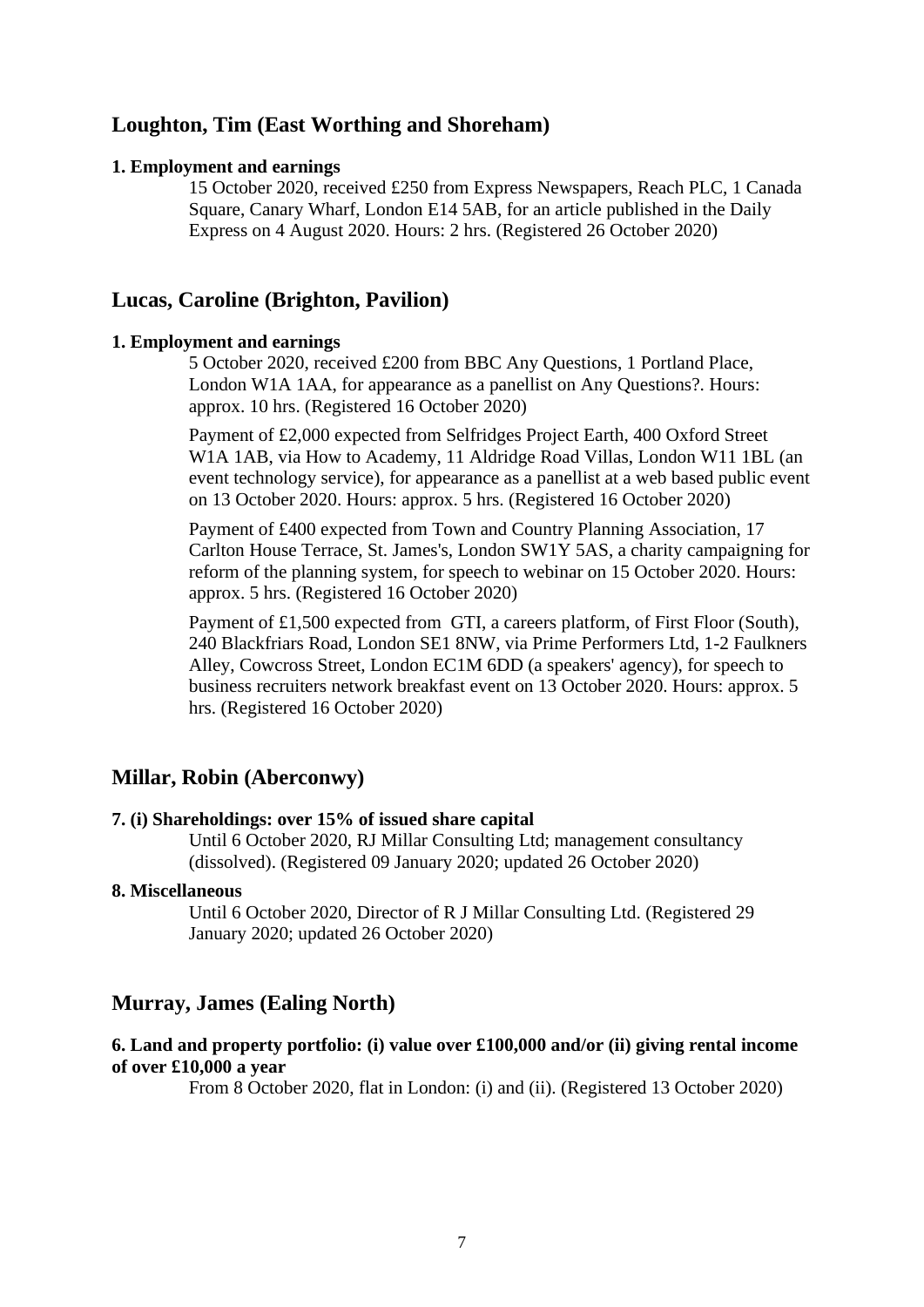# **Norris, Alex (Nottingham North)**

#### **1. Employment and earnings**

Payments from YouGov, 50 Featherstone Street, London EC1Y 8RT, for surveys. All fees donated to charity:

14 September 2020, received £100. Hours 20 mins. (Registered 19 October 2020)

13 October 2020, received £60. Hours 12 mins. (Registered 19 October 2020)

### **Owen, Sarah (Luton North)**

### **8. Miscellaneous**

From 14 September 2020, Vice Chair of the HOPE not Hate Parliamentary Group, an anti-racism campaign organisation. This is an unpaid position. (Registered 15 October 2020)

### **Redwood, John (Wokingham)**

### **6. Land and property portfolio: (i) value over £100,000 and/or (ii) giving rental income of over £10,000 a year**

Until 1 September 2020, part interest in a house in London: (i). (Registered 19 June 2013; updated 03 September 2018 and 20 October 2020)

# **Robertson, Mr Laurence (Tewkesbury)**

### **1. Employment and earnings**

From 1 October 2020 until further notice, Parliamentary Adviser on Sport and Safer Gambling to the Betting and Gaming Council, 25 Buckingham Palace Road, London SW1W 0PP. I receive £2,000 per month. Hours: expected to be 10 hrs per month. (Registered 26 October 2020)

### **Russell, Dean (Watford)**

### **8. Miscellaneous**

On 25 September 2020, Camelot UK Lotteries Ltd made a donation of £30,000 in support of the Watford Mental Health First-Aider project, in which I am a partner. (Registered 13 October 2020)

# **Simmonds, David (Ruislip, Northwood and Pinner)**

### **8. Miscellaneous**

From 19 October 2020, an unpaid Vice-President of the Local Government Association (LGA). (Registered 21 October 2020)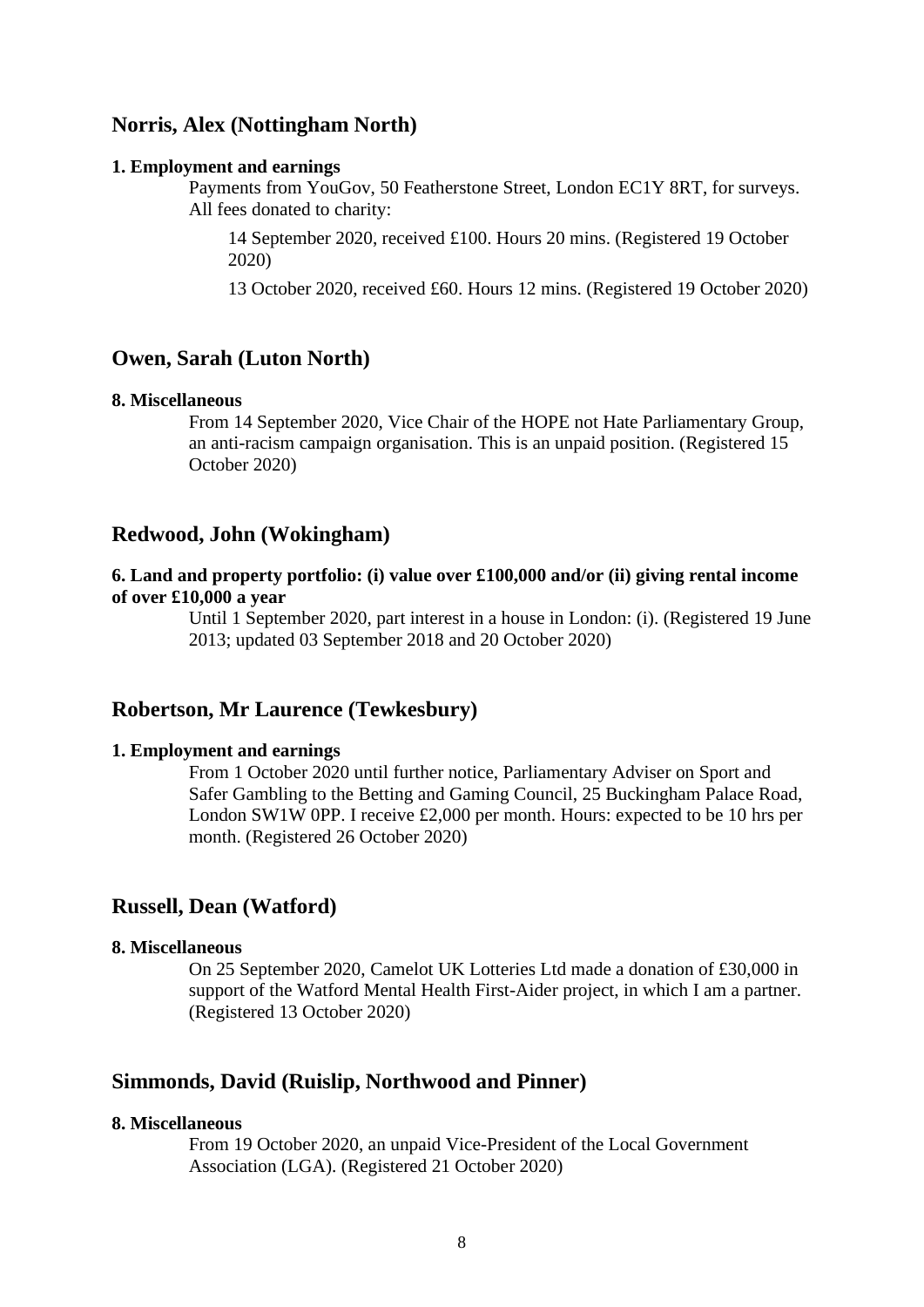# **Smith, Chloe (Norwich North)**

**2. (a) Support linked to an MP but received by a local party organisation or indirectly via a central party organisation**

*Name of donor: Computer Service Centre Address of donor: 19 Meridian Way, Norwich NR7 0TA Amount of donation or nature and value if donation in kind: £4,200 in monthly instalments of £350 from April 2018 to March 2019 (12 months) Donor status: company, registration 4517529 (Registered 23 July 2020) This is a late register entry to which the rectification procedure was applied on 19 October 2020. Paragraph 15 of chapter 4 of the Guide to the Rules refers. Name of donor: Computer Service Centre Address of donor: 19 Meridian Way, Norwich NR7 0TA Amount of donation or nature and value if donation in kind: IT support from April 2018 to March 2019 (12 months), valued at £16,228.08 (inc VAT) Donor status: company, registration 4517529 (Registered 23 July 2020; updated 11 September 2020) This is a late register entry to which the rectification procedure was applied on 19 October 2020. Paragraph 15 of chapter 4 of the Guide to the Rules refers. Name of donor: Computer Service Centre Address of donor: 19 Meridian Way, Norwich NR7 0TA Amount of donation or nature and value if donation in kind: £4,550 received in monthly instalments of £350 from April 2019 to April 2020 (13 months) Donor status: company, registration 4517529 (Registered 23 July 2020) This is a late register entry to which the rectification procedure was applied on 19 October 2020. Paragraph 15 of chapter 4 of the Guide to the Rules refers. Name of donor: Computer Service Centre Address of donor: 19 Meridian Way, Norwich NR7 0TA Amount of donation or nature and value if donation in kind: IT support from April 2019 to April 2020 (13 months), valued at £17,227.56 (inc VAT) Donor status: company, registration 4517529 (Registered 23 July 2020; updated 11 September 2020) This is a late register entry to which the rectification procedure was applied on 9 October 2020. Paragraph 15 of chapter 4 of the Guide to the Rules refers.*

*Name of donor: Computer Service Centre Address of donor: 19 Meridian Way, Norwich NR7 0TA Amount of donation or nature and value if donation in kind: IT support for May and June 2020 (2 months), valued at £2,562.05 (inc VAT) Donor status: company, registration 4517529 (Registered 23 July 2020; updated 11 September 2020) This is a late register entry to which the rectification procedure was applied on 19 October 2020. Paragraph 15 of chapter 4 of the Guide to the Rules refers.*